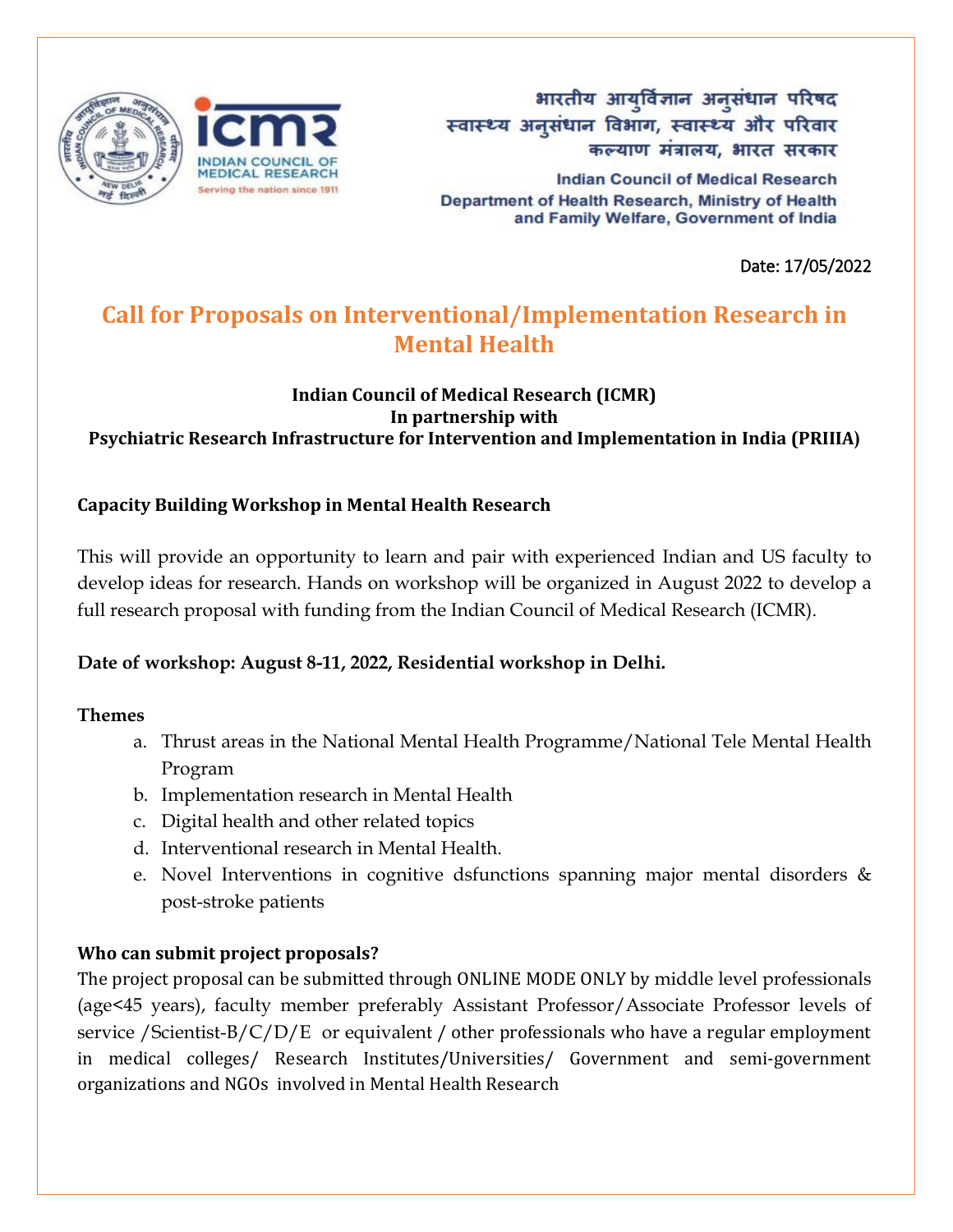#### **Points to be kept in mind while submitting concept proposals:**

- **1.** Duration of the research projects will be for three years.
- **2.** The proposals must address at least one of the above-mentioned themes
- **3.** Should focus on outcomes that are readily translatable into practice.
- **4.** Feasible and within the constraints of the funding and time available.
- **5.** Foreign collaboration is not allowed under the call.
- **6.** Priority will be given to projects that are ready for implementation/scalability in the form of deliverables and point of care technologies

#### **Review process:**

Once the call is closed, the eligible concept proposals will be subjected to evaluation by ICMR expert group for technical correctness, novelty, feasibility, achievable milestones, timelines, budget adequacy and potential for impact. Based on these criteria 20-25 concept proposals will be shortlisted. Shortlisted applicants who submit the full proposal will be invited to attend the workshop.

> Submission of Concept Proposal Review of Proposals Shortlisting of Proposals Intimation to submit the full proposal Full proposal submission Residential Workshop Finalization of full proposal Funding from ICMR

The expenses of travel, boarding and lodging during workshop will be borne by ICMR as per rules.

#### **Important Note:**

All concept proposals should be submitted online at [https://epms.icmr.org.in a](https://epms.icmr.org.in/)s a brief 3-4 page concept note (including background, novelty, objectives and brief methodology, applicability, expected outcome and impact on NMHP). Format of submitting concept proposals is available as **Annexure 1.**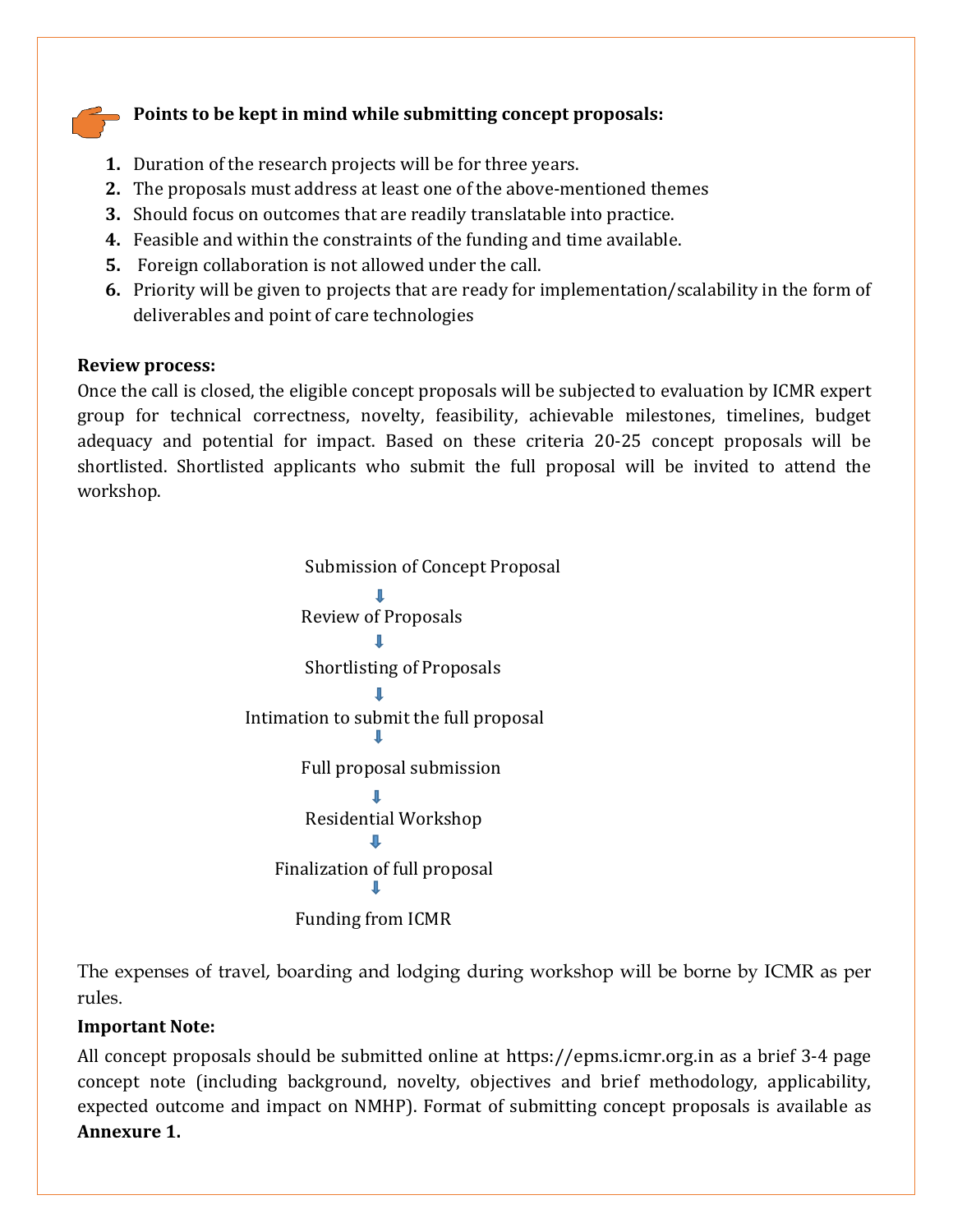#### **Steps to be followed for online submission:**

- 1. Open the ICMR Electronics Project Management System (ePMS) portal [https://epms.icmr.org.in](https://epms.icmr.org.in/)
- 2. Project proposal submission is three steps process in e-PMS.
	- Step 1 : PI Registration/Login
	- Step 2: Verify Email Id and Complete/Update PI Profile
	- Step 3 : Apply for Grant through submission of concept proposal
- 3. Click on "**LOGIN** and select "*Register*" for new registration OR else if already registered provide details to login and enter into e-PMS portal.
- 4. After registration in the portal, login in the portal. Verify your registered email and complete the PI profile. IP profile includes Personal detail such as Salute, Name, DOB as per 10<sup>th</sup> certificate, Details of 10<sup>th</sup> (Board name, roll number, Year of passing), Attachment (10th certificate/mark sheet), Gender (Male/Female), Category (GEN, OBC, SC, ST), State,District, Institute Name (if name doesn't exist in the drop down list then there is an option to add the new institute also), Designation, Nature of Employment, Department, Broad Area of Research, Subject Area.
- 5. After completing mandatory section of PI Profile, click on "Submit Concept Proposal" under "Proposal Submission" menu. Click on "Apply" at action column.
- 6. The user manual of e-PMS (under Guidelines-> e-PMS menu) available at https://epms.icmr.org.in Before proceed to submission the proposal, it is suggested to read user manual and guidelines; and make ready all relevant information, documents and research plan.
- 7. Contact at Dr Lokesh Sharma, Scientist E (Email: [po.epms@icmr.gov.in\)](mailto:po.epms@icmr.gov.in) for any technical issue or query. Response/redressal may take up to 2 working days depending on the workload.

# **Note:** Applicants are advised not to wait for the last minute to upload the documents, since server may be overloaded and slow to respond. No submission after this time will be permitted and no queries in this regard will be entertained

#### **Time Line**

- Call open for registration and concept note submission:  $18<sup>th</sup>$  May 2022 (09:00 AM IST)
- Last date to submit concept note  $10<sup>th</sup>$  June 2022(17:00 IST)
- Announcement of results: 30<sup>th</sup> June 2022
- Call deadline for shortlisted candidates to submit full proposal in ICMR format: 1<sup>st</sup> August 2022 (17:00 IST)

#### **Contact and guidance related to workshop: All enquiries should be directed to**

| <b>ICMR, Hqrs</b>                   | <b>PRIIIA</b>                          |
|-------------------------------------|----------------------------------------|
| Dr Neha Dahiya                      | Dr Smita Deshpande                     |
| Program Officer                     | Professor Psychiatry                   |
| Division of NCD, ICMR Headquarters, | St John Research Institute             |
| V Ramalingaswami Bhawan, Ansari     | St John National Academy of Health     |
| Nagar, New Delhi-110029             | Sciences, Bengaluru, Karnataka, 560034 |
| neha.dahiya@icmr.gov.in             | smitadeshp@gmail.com                   |